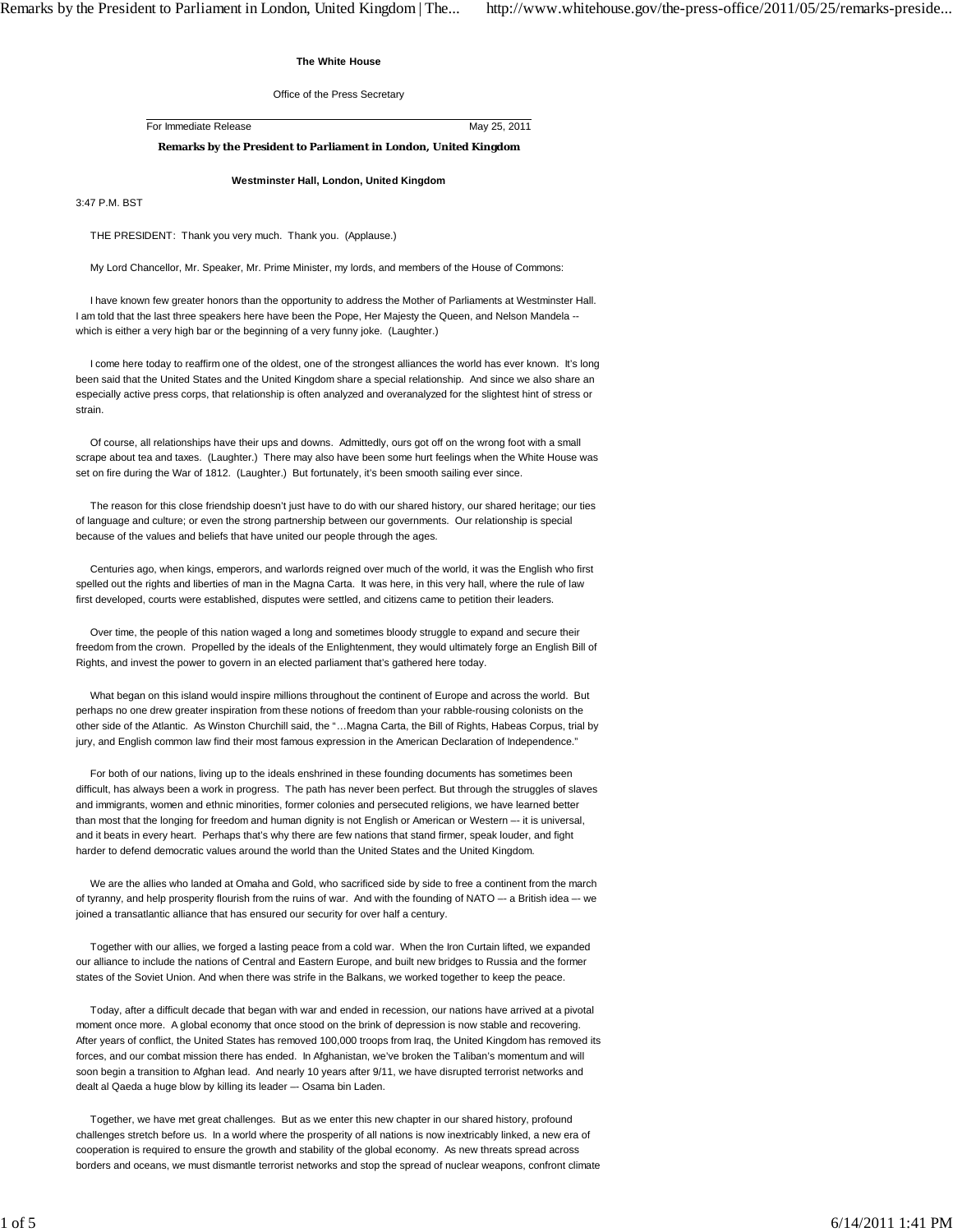change and combat famine and disease. And as a revolution races through the streets of the Middle East and North Africa, the entire world has a stake in the aspirations of a generation that longs to determine its own destiny.

 These challenges come at a time when the international order has already been reshaped for a new century. Countries like China, India, and Brazil are growing by leaps and bounds. We should welcome this development, for it has lifted hundreds of millions from poverty around the globe, and created new markets and opportunities for our own nations.

 And yet, as this rapid change has taken place, it's become fashionable in some quarters to question whether the rise of these nations will accompany the decline of American and European influence around the world. Perhaps, the argument goes, these nations represent the future, and the time for our leadership has passed.

 That argument is wrong. The time for our leadership is now. It was the United States and the United Kingdom and our democratic allies that shaped a world in which new nations could emerge and individuals could thrive. And even as more nations take on the responsibilities of global leadership, our alliance will remain indispensable to the goal of a century that is more peaceful, more prosperous and more just.

 At a time when threats and challenges require nations to work in concert with one another, we remain the greatest catalysts for global action. In an era defined by the rapid flow of commerce and information, it is our free market tradition, our openness, fortified by our commitment to basic security for our citizens, that offers the best chance of prosperity that is both strong and shared. As millions are still denied their basic human rights because of who they are, or what they believe, or the kind of government that they live under, we are the nations most willing to stand up for the values of tolerance and self-determination that lead to peace and dignity.

 Now, this doesn't mean we can afford to stand still. The nature of our leadership will need to change with the times. As I said the first time I came to London as President, for the G20 summit, the days are gone when Roosevelt and Churchill could sit in a room and solve the world's problems over a glass of brandy -- although I'm sure that Prime Minister Cameron would agree that some days we could both use a stiff drink. (Laughter.) In this century, our joint leadership will require building new partnerships, adapting to new circumstances, and remaking ourselves to meet the demands of a new era.

## That begins with our economic leadership.

 Adam Smith's central insight remains true today: There is no greater generator of wealth and innovation than a system of free enterprise that unleashes the full potential of individual men and women. That's what led to the Industrial Revolution that began in the factories of Manchester. That is what led to the dawn of the Information Age that arose from the office parks of Silicon Valley. That's why countries like China, India and Brazil are growing so rapidly -- because in fits and starts, they are moving toward market-based principles that the United States and the United Kingdom have always embraced.

 In other words, we live in a global economy that is largely of our own making. And today, the competition for the best jobs and industries favors countries that are free-thinking and forward-looking; countries with the most creative and innovative and entrepreneurial citizens.

 That gives nations like the United States and the United Kingdom an inherent advantage. For from Newton and Darwin to Edison and Einstein, from Alan Turing to Steve Jobs, we have led the world in our commitment to science and cutting-edge research, the discovery of new medicines and technologies. We educate our citizens and train our workers in the best colleges and universities on Earth. But to maintain this advantage in a world that's more competitive than ever, we will have to redouble our investments in science and engineering, and renew our national commitments to educating our workforces.

 We've also been reminded in the last few years that markets can sometimes fail. In the last century, both our nations put in place regulatory frameworks to deal with such market failures -- safeguards to protect the banking system after the Great Depression, for example; regulations that were established to prevent the pollution of our air and water during the 1970s.

 But in today's economy, such threats of market failure can no longer be contained within the borders of any one country. Market failures can go global, and go viral, and demand international responses.

 A financial crisis that began on Wall Street infected nearly every continent, which is why we must keep working through forums like the G20 to put in place global rules of the road to prevent future excesses and abuse. No country can hide from the dangers of carbon pollution, which is why we must build on what was achieved at Copenhagen and Cancun to leave our children a planet that is safer and cleaner.

 Moreover, even when the free market works as it should, both our countries recognize that no matter how responsibly we live in our lives, hard times or bad luck, a crippling illness or a layoff may strike any one of us. And so part of our common tradition has expressed itself in a conviction that every citizen deserves a basic measure of security -- health care if you get sick, unemployment insurance if you lose your job, a dignified retirement after a lifetime of hard work. That commitment to our citizens has also been the reason for our leadership in the world.

 And now, having come through a terrible recession, our challenge is to meet these obligations while ensuring that we're not consuming and hence consumed with a level of debt that could sap the strength and vitality of our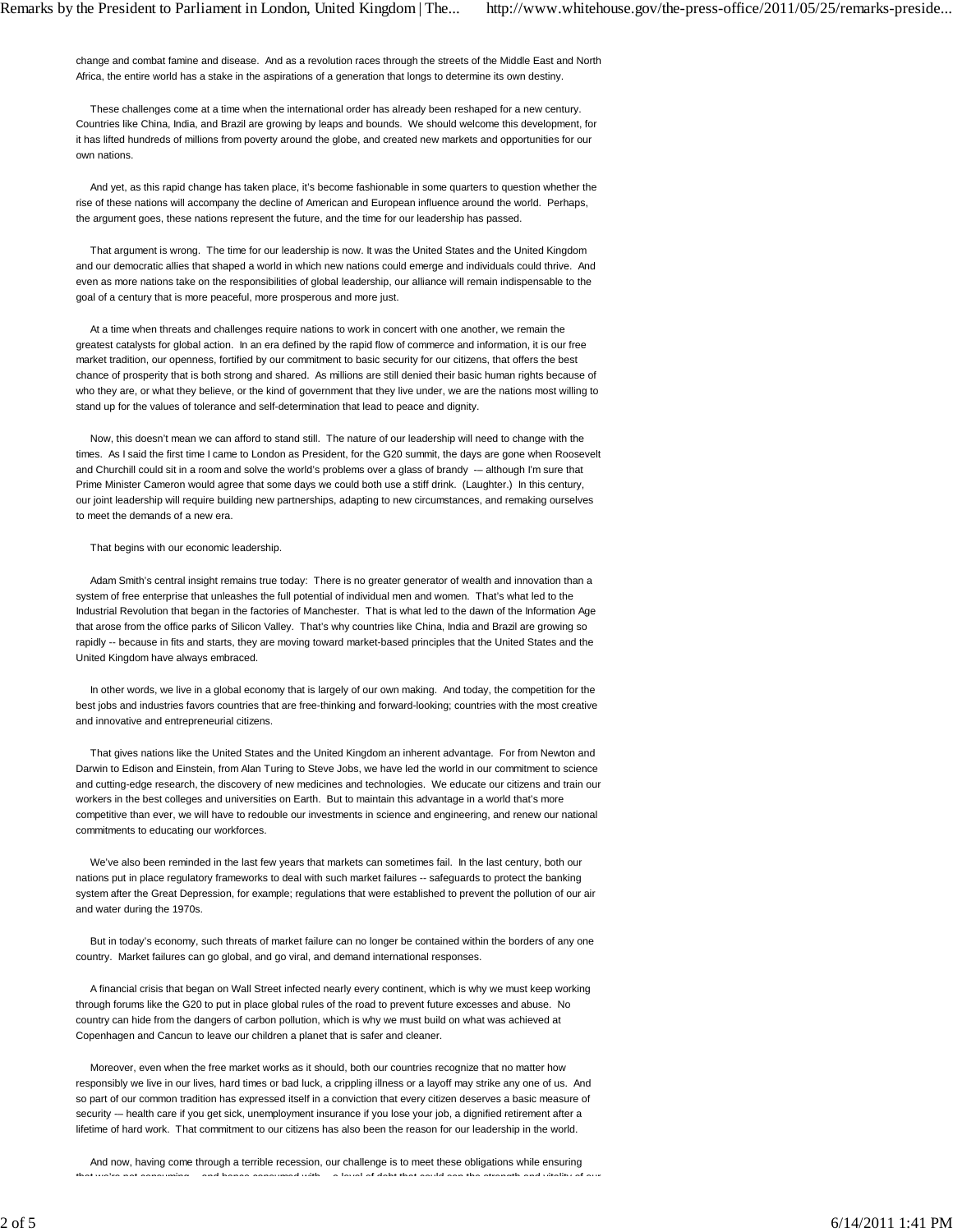that we're not consuming -- and hence consumed with -- a level or debt that could sap the strength and vitality or our economies. And that will require difficult choices and it will require different paths for both of our countries. But we have faced such challenges before, and have always been able to balance the need for fiscal responsibility with the responsibilities we have to one another.

 And I believe we can do this again. As we do, the successes and failures of our own past can serve as an example for emerging economies --- that it's possible to grow without polluting; that lasting prosperity comes not from what a nation consumes, but from what it produces, and from the investments it makes in its people and its infrastructure.

 And just as we must lead on behalf of the prosperity of our citizens, so we must safeguard their security. Our two nations know what it is to confront evil in the world. Hitler's armies would not have stopped their killing had we not fought them on the beaches and on the landing grounds, in the fields and on the streets. We must never forget that there was nothing inevitable about our victory in that terrible war. It was won through the courage and character of our people.

 Precisely because we are willing to bear its burden, we know well the cost of war. And that is why we built an alliance that was strong enough to defend this continent while deterring our enemies. At its core, NATO is rooted in the simple concept of Article Five: that no NATO nation will have to fend on its own; that allies will stand by one another, always. And for six decades, NATO has been the most successful alliance in human history.

 Today, we confront a different enemy. Terrorists have taken the lives of our citizens in New York and in London. And while al Qaeda seeks a religious war with the West, we must remember that they have killed thousands of Muslims -- men, women and children -- around the globe. Our nations are not and will never be at war with Islam. Our fight is focused on defeating al Qaeda and its extremist allies. In that effort, we will not relent, as Osama bin Laden and his followers have learned. And as we fight an enemy that respects no law of war, we will continue to hold ourselves to a higher standard -– by living up to the values, the rule of law and due process that we so ardently defend.

 For almost a decade, Afghanistan has been a central front of these efforts. Throughout those years, you, the British people, have been a stalwart ally, along with so many others who fight by our side.

 Together, let us pay tribute to all of our men and women who have served and sacrificed over the last several years --- for they are part of an unbroken line of heroes who have borne the heaviest burden for the freedoms that we enjoy. Because of them, we have broken the Taliban's momentum. Because of them, we have built the capacity of Afghan security forces. And because of them, we are now preparing to turn a corner in Afghanistan by transitioning to Afghan lead. And during this transition, we will pursue a lasting peace with those who break free of al Qaeda and respect the Afghan constitution and lay down arms. And we will ensure that Afghanistan is never a safe haven for terror, but is instead a country that is strong, sovereign, and able to stand on its own two feet.

 Indeed, our efforts in this young century have led us to a new concept for NATO that will give us the capabilities needed to meet new threats -- threats like terrorism and piracy, cyber attacks and ballistic missiles. But a revitalized NATO will continue to hew to that original vision of its founders, allowing us to rally collective action for the defense of our people, while building upon the broader belief of Roosevelt and Churchill that all nations have both rights and responsibilities, and all nations share a common interest in an international architecture that maintains the peace.

 We also share a common interest in stopping the spread of nuclear weapons. Across the globe, nations are locking down nuclear materials so they never fall into the wrong hands -- because of our leadership. From North Korea to Iran, we've sent a message that those who flaunt their obligations will face consequences -– which is why America and the European Union just recently strengthened our sanctions on Iran, in large part because of the leadership of the United Kingdom and the United States. And while we hold others to account, we will meet our own obligations under the Non-Proliferation Treaty, and strive for a world without nuclear weapons.

 We share a common interest in resolving conflicts that prolong human suffering and threaten to tear whole regions asunder. In Sudan, after years of war and thousands of deaths, we call on both North and South to pull back from the brink of violence and choose the path of peace. And in the Middle East, we stand united in our support for a secure Israel and a sovereign Palestine.

 And we share a common interest in development that advances dignity and security. To succeed, we must cast aside the impulse to look at impoverished parts of the globe as a place for charity. Instead, we should empower the same forces that have allowed our own people to thrive: We should help the hungry to feed themselves, the doctors who care for the sick. We should support countries that confront corruption, and allow their people to innovate. And we should advance the truth that nations prosper when they allow women and girls to reach their full potential.

 We do these things because we believe not simply in the rights of nations; we believe in the rights of citizens. That is the beacon that guided us through our fight against fascism and our twilight struggle against communism. And today, that idea is being put to the test in the Middle East and North Africa. In country after country, people are mobilizing to free themselves from the grip of an iron fist. And while these movements for change are just six months old, we have seen them play out before -– from Eastern Europe to the Americas, from South Africa to Southeast Asia.

History tells us that democracy is not easy. It will be years before these revolutions reach their conclusion, and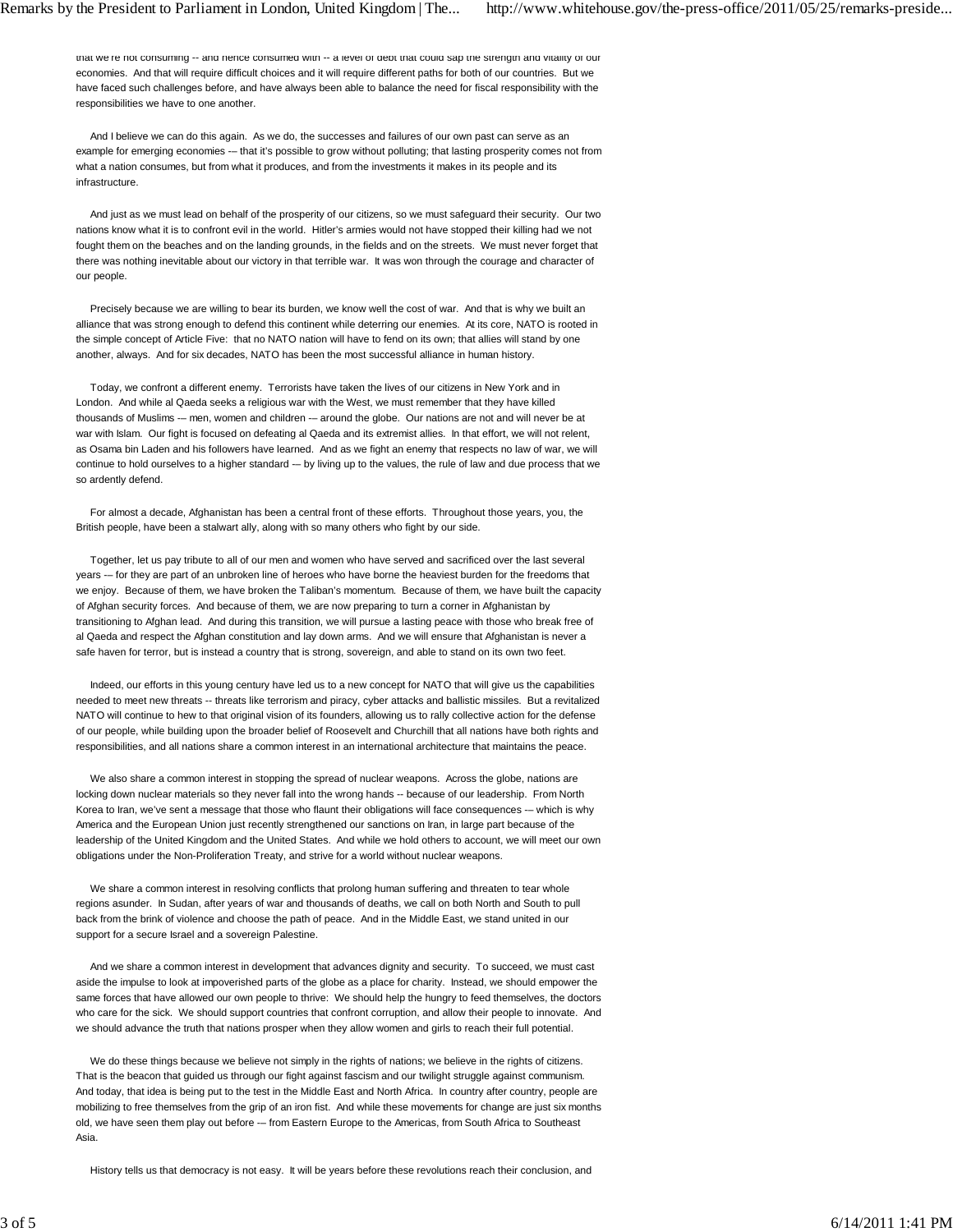there will be difficult days along the way. Power rarely gives up without a fight -- particularly in places where there are divisions of tribe and divisions of sect. We also know that populism can take dangerous turns -– from the extremism of those who would use democracy to deny minority rights, to the nationalism that left so many scars on this continent in the 20th century.

 But make no mistake: What we saw, what we are seeing in Tehran, in Tunis, in Tahrir Square, is a longing for the same freedoms that we take for granted here at home. It was a rejection of the notion that people in certain parts of the world don't want to be free, or need to have democracy imposed upon them. It was a rebuke to the worldview of al Qaeda, which smothers the rights of individuals, and would thereby subject them to perpetual poverty and violence.

 Let there be no doubt: The United States and United Kingdom stand squarely on the side of those who long to be free. And now, we must show that we will back up those words with deeds. That means investing in the future of those nations that transition to democracy, starting with Tunisia and Egypt -– by deepening ties of trade and commerce; by helping them demonstrate that freedom brings prosperity. And that means standing up for universal rights -– by sanctioning those who pursue repression, strengthening civil society, supporting the rights of minorities.

 We do this knowing that the West must overcome suspicion and mistrust among many in the Middle East and North Africa -– a mistrust that is rooted in a difficult past. For years, we've faced charges of hypocrisy from those who do not enjoy the freedoms that they hear us espouse. And so to them, we must squarely acknowledge that, yes, we have enduring interests in the region -- to fight terror, sometimes with partners who may not be perfect; to protect against disruptions of the world's energy supply. But we must also insist that we reject as false the choice between our interests and our ideals; between stability and democracy. For our idealism is rooted in the realities of history --- that repression offers only the false promise of stability, that societies are more successful when their citizens are free, and that democracies are the closest allies we have.

 It is that truth that guides our action in Libya. It would have been easy at the outset of the crackdown in Libya to say that none of this was our business -- that a nation's sovereignty is more important than the slaughter of civilians within its borders. That argument carries weight with some. But we are different. We embrace a broader responsibility. And while we cannot stop every injustice, there are circumstances that cut through our caution -when a leader is threatening to massacre his people, and the international community is calling for action. That's why we stopped a massacre in Libya. And we will not relent until the people of Libya are protected and the shadow of tyranny is lifted.

 We will proceed with humility, and the knowledge that we cannot dictate every outcome abroad. Ultimately, freedom must be won by the people themselves, not imposed from without. But we can and must stand with those who so struggle. Because we have always believed that the future of our children and grandchildren will be better if other people's children and grandchildren are more prosperous and more free -– from the beaches of Normandy to the Balkans to Benghazi. That is our interests and our ideals. And if we fail to meet that responsibility, who would take our place, and what kind of world would we pass on?

Our action -- our leadership -- is essential to the cause of human dignity. And so we must act -- and lead -with confidence in our ideals, and an abiding faith in the character of our people, who sent us all here today.

 For there is one final quality that I believe makes the United States and the United Kingdom indispensable to this moment in history. And that is how we define ourselves as nations.

 Unlike most countries in the world, we do not define citizenship based on race or ethnicity. Being American or British is not about belonging to a certain group; it's about believing in a certain set of ideals -- the rights of individuals, the rule of law. That is why we hold incredible diversity within our borders. That's why there are people around the world right now who believe that if they come to America, if they come to New York, if they come to London, if they work hard, they can pledge allegiance to our flag and call themselves Americans; if they come to England, they can make a new life for themselves and can sing God Save The Queen just like any other citizen.

 Yes, our diversity can lead to tension. And throughout our history there have been heated debates about immigration and assimilation in both of our countries. But even as these debates can be difficult, we fundamentally recognize that our patchwork heritage is an enormous strength -- that in a world which will only grow smaller and more interconnected, the example of our two nations says it is possible for people to be united by their ideals, instead of divided by their differences; that it's possible for hearts to change and old hatreds to pass; that it's possible for the sons and daughters of former colonies to sit here as members of this great Parliament, and for the grandson of a Kenyan who served as a cook in the British Army to stand before you as President of the United States. (Applause.)

 That is what defines us. That is why the young men and women in the streets of Damascus and Cairo still reach for the rights our citizens enjoy, even if they sometimes differ with our policies. As two of the most powerful nations in the history of the world, we must always remember that the true source of our influence hasn't just been the size of our economies, or the reach of our militaries, or the land that we've claimed. It has been the values that we must never waver in defending around the world -- the idea that all beings are endowed by our Creator with certain rights that cannot be denied.

 That is what forged our bond in the fire of war -- a bond made manifest by the friendship between two of our greatest leaders. Churchill and Roosevelt had their differences. They were keen observers of each other's blind spots and shortcomings if not always their own and they were hard-headed about their ability to remake the world